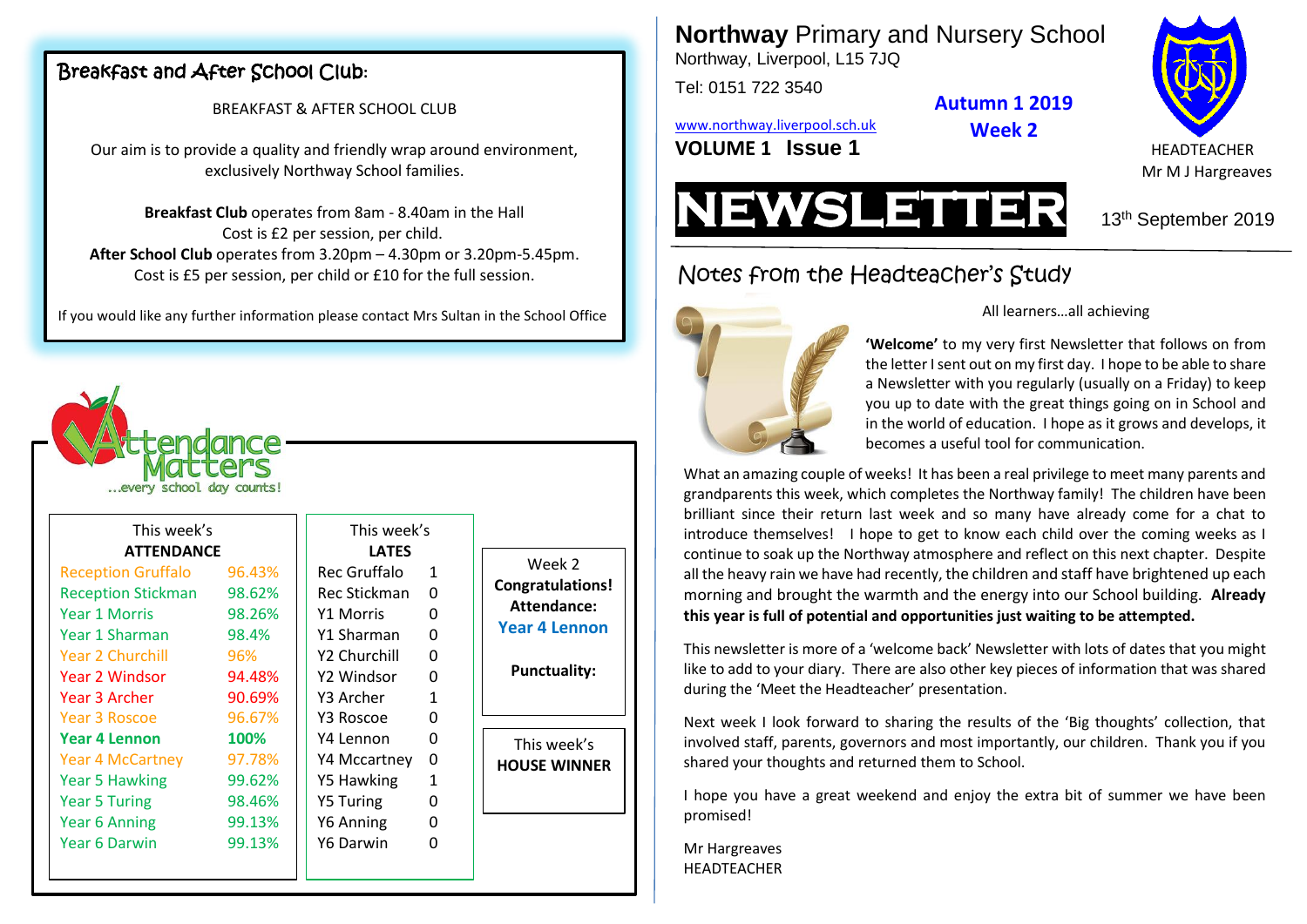# Arriving on time:

We have really started to improve our punctuality. At Northway we '**arrive on time for ten to nine**' so learning can start as soon as the children arrive. Every second in school really does count. Important group work starts at 9am and again at 9.15am so it's one way you can ensure your child doesn't miss out.

… Just think – around ten minutes late each day means an hour of Northway learning missed.

### **Together we can achieve anything**

(Even 100% Attendance and Punctuality)

*Gates on the Playground are closed promptly at 9am to allow learning groupsto begin. Late marks will be issued as children enter via the office after this cut off.*

# Term dates 2019/20

No changes…just confirmation

Half term Monday 28<sup>th</sup> October – Friday 1<sup>st</sup> November 2019 **Autumn** 2 starts: Tuesday 5th November 2019 (for pupils) Autumn Term Ends: Friday 20th December 2019

**Spring** 1 starts: Monday 6<sup>th</sup> January 2020 Half term Monday  $17<sup>th</sup>$  February – Friday  $21<sup>st</sup>$  February 2020 Spring 2 starts: Tuesday 25<sup>th</sup> February 2020 (for pupils) Spring Term Ends: Friday 3<sup>rd</sup> April 2020

**Summer** 1 starts: Monday 20<sup>th</sup> April 2020 Half term Monday 25th May – Friday 29th May 2020 Summer 2 starts: Monday 24<sup>th</sup> February 2020 Summer Term Ends:  $17<sup>th</sup>$  July 2020 for pupils

**INSET DAYS: 4 th November, 24th February and 20th July**



**Arrive on time FOR ten to nine. It's the smart-way and North-way to start!**

# Key dates for this half term:

Tuesday 1<sup>st</sup> October Road Safety Talk

Thursday 3<sup>rd</sup> October

Monday 21<sup>st</sup> October National Heroes Day

**Friday 25th October Half Term Monday 4**

Mon 11<sup>th</sup> - Fri 15<sup>th</sup> November Mon 18th-Fri 22nd November Road Safety Week

Monday 16<sup>th</sup> September Hope Students in KS2 this week **Year 1 Parents' Meeting - 2.45pm – 3.15pm** Tuesday 17th September Deaf Active Programme all pupils in Year 3 Thursday 19th September **Year 4 Parents' Meeting - 2.45pm – 3.15pm** Friday 20th September **Year 5 Parents' Meeting - 2.45pm – 3.15pm**

Monday 23<sup>rd</sup> September Reception in for full days

**Year 6 Parents' Meeting - 2.45pm – 3.15pm** Tuesday 24th September Hope PGCE Students in School Cathedral singing programme all pupils in Year 4 Friday 27<sup>th</sup> September Jewish New Year begins (Judaism)

Cathedral Scrooge Workshop (each Tuesday) Wednesday 2<sup>nd</sup> October Animals Take Over visit for KS1 National Poetry Day

Monday 7<sup>th</sup> October Y6 School Nurse (Height and Weight) Wednesday 9th October AS creative workshops for Year 3 and 4 (Stoneage and Romans) Friday 11<sup>th</sup> October AS creative workshops for Year 2 and 6 (Great Fire of London and Victorians)

Tuesday 15th October Y6 Lead Harvest Assembly at St David's for KS2

Thursday 24th October Parents' Evening 4pm-7pm Sunday 27<sup>th</sup> October Festival of Diwali begins (Hinduism)

**th November Autumn 2 Term begins (8.50am)**

Anti-Bullying Week Monday 25th November Years 1-6 Flu Vaccinations in School

*Welcome to Year Group Meetings take place annually during the first couple of weeks back to School. These are great opportunities to meet your child's class teacher, hear expectations for the year and ask any questions you may have.*